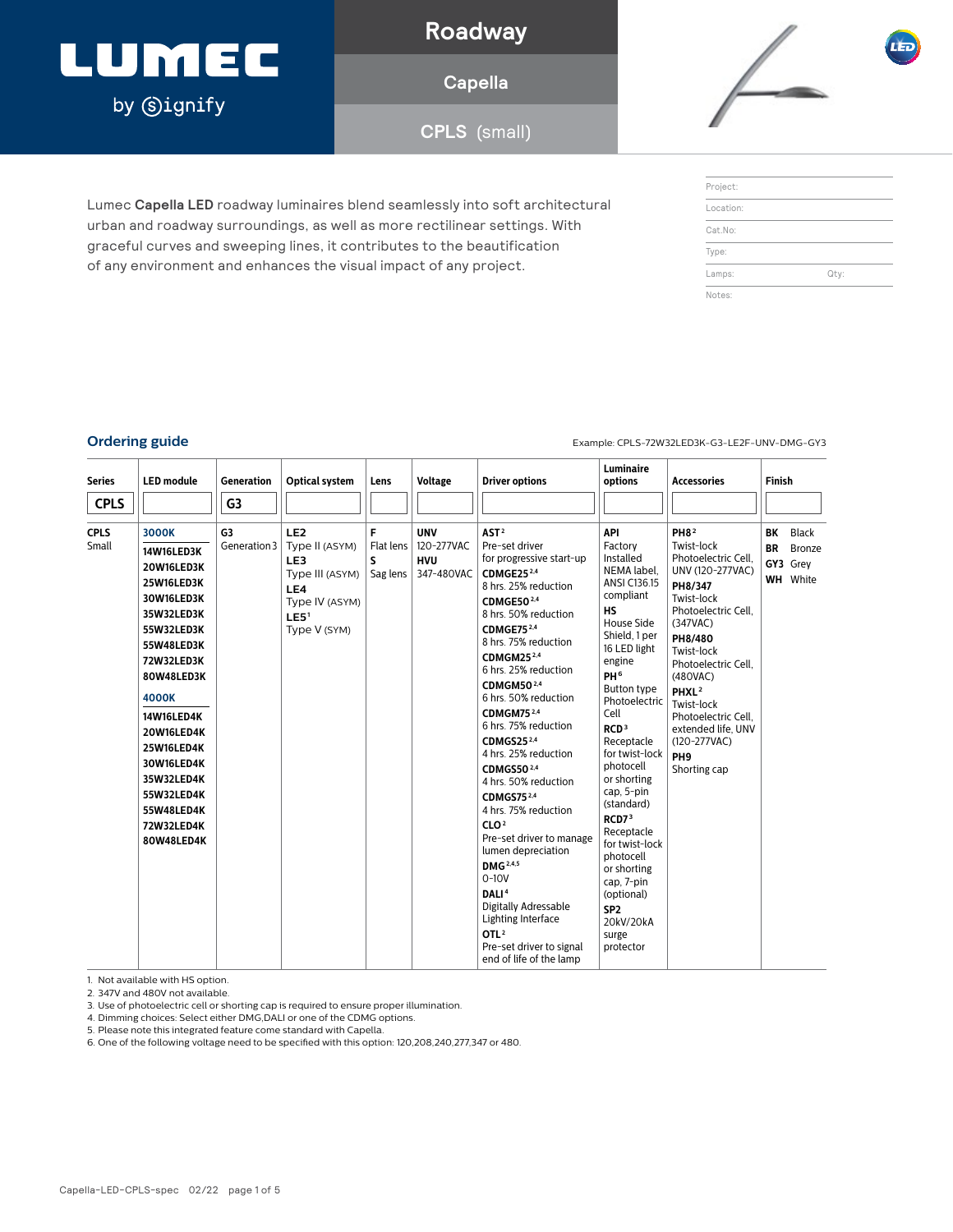# **CPLS** Capella LED (small)

### Roadway

#### **Dimensions**



### EPA: 0.47 sq. ft. Weight: 30lbs (13.6 kg)

#### **LED Wattage and Lumen Values:** for CPLS with Flat lens

|                                            |                  |                    | Average                                                          | LE <sub>2</sub> F             |                          |                             |                                     | LE3F                     |                             |                              | LE4F                     |                      |                              | LE5F                     |                                                |  |  |
|--------------------------------------------|------------------|--------------------|------------------------------------------------------------------|-------------------------------|--------------------------|-----------------------------|-------------------------------------|--------------------------|-----------------------------|------------------------------|--------------------------|----------------------|------------------------------|--------------------------|------------------------------------------------|--|--|
| <b>Ordering Code:</b><br>Flat lens (3000K) | <b>LEDs</b>      | <b>LED</b><br>(mA) | <b>System</b><br>Total   current   Wattage <sup>1</sup>  <br>(W) | Lumen.<br>Output <sup>2</sup> | <b>Efficacy</b><br>(LPW) | <b>BUG</b><br><b>Rating</b> | <b>Lumen</b><br>Output <sup>2</sup> | <b>Efficacy</b><br>(LPW) | <b>BUG</b><br><b>Rating</b> | Lumen<br>Output <sup>2</sup> | <b>Efficacy</b><br>(LPW) | <b>BUG</b><br>Rating | Lumen<br>Output <sup>2</sup> | <b>Efficacy</b><br>(LPW) | <b>BUG</b><br>Rating                           |  |  |
| 14W16LED3K-G3-x                            | 16               | 250                | 13                                                               | 1439                          | 111                      | <b>B1-U0-G0</b>             | 1407                                | 108                      | <b>BO-UO-GO</b>             | 1407                         | 108                      | BO-UO-G1             | 1419                         | 109                      | B1-U0-G0                                       |  |  |
| 20W16LED3K-G3-x                            | 16               | 350                | 20                                                               | 2441                          | 122                      | B1-U0-G1                    | 2387                                | 119                      | <b>B1-U0-G0</b>             | 2388                         | 119                      | B1-U0-G1             | 2407                         | 120                      | B2-U0-G1                                       |  |  |
| 25W16LED3K-G3-x                            | 16 <sup>16</sup> | 450                | 24                                                               | 3051                          | 127                      | B1-U0-G1                    | 2983                                | 124                      | $B1-UO-G1$                  | 2984                         | 124                      | $B1-UO-G1$           | 3008                         | 125                      | B <sub>2</sub> -U <sub>0</sub> -G <sub>1</sub> |  |  |
| 30W16LED3K-G3-x                            | 16 <sup>16</sup> | 530                | 29                                                               | 3473                          | 119                      | B1-U0-G1                    | 3414                                | 117                      | B1-U0-G1                    | 3340                         | 114                      | B1-U0-G1             | 3318                         | 113                      | B2-U0-G1                                       |  |  |
| 35W32LED3K-G3-x                            | 32               | 350                | 37                                                               | 4595                          | 124                      | $B1-UO-G1$                  | 4493                                | 121                      | $B1-UO-G1$                  | 4494                         | 121                      | $B1-UO-G1$           | 4530                         | 122                      | B3-U0-G1                                       |  |  |
| 55W32LED3K-G3-x                            | 32               | 530                | 54                                                               | 6591                          | 122                      | B2-U0-G1                    | 6444                                | 119                      | B1-U0-G1                    | 6446                         | 119                      | B1-U0-G2             | 6498                         | 120                      | B3-U0-G2                                       |  |  |
| 72W32LED3K-G3-x                            | 32               | 700                | 73                                                               | 8314                          | 114                      | B2-U0-G2                    | 8128                                | 111                      | B2-U0-G2                    | 8130                         | 111                      | B2-U0-G2             | 8195                         | 112                      | B3-U0-G2                                       |  |  |
| 55W48LED3K-G3-x                            | 48               | 350                | 55                                                               | 6893                          | 125                      | B2-U0-G1                    | 6739                                | 122                      | B1-U0-G2                    | 6741                         | 122                      | B1-U0-G2             | 6795                         | 123                      | B3-U0-G2                                       |  |  |
| 80W48LED3K-G3-x                            | 48               | 530                | 81                                                               | 9888                          | 123                      | B2-U0-G2                    | 9666                                | 120                      | B2-U0-G2                    | 9670                         | 120                      | B2-U0-G2             | 9748                         | 121                      | B4-U0-G2                                       |  |  |

|                                            |                  |                    | <b>Average</b>                                                   | LE2F                         |                          |                             | LE3F                         |                          |                             | LE4F                         |                          |                      | LE5F                         |                          |                                                |
|--------------------------------------------|------------------|--------------------|------------------------------------------------------------------|------------------------------|--------------------------|-----------------------------|------------------------------|--------------------------|-----------------------------|------------------------------|--------------------------|----------------------|------------------------------|--------------------------|------------------------------------------------|
| <b>Ordering Code:</b><br>Flat lens (4000K) | LED <sub>s</sub> | <b>LED</b><br>(mA) | <b>System</b><br>Total   current   Wattage <sup>1</sup>  <br>(W) | Lumen<br>Output <sup>2</sup> | <b>Efficacy</b><br>(LPW) | <b>BUG</b><br><b>Rating</b> | Lumen<br>Output <sup>2</sup> | <b>Efficacy</b><br>(LPW) | <b>BUG</b><br><b>Rating</b> | Lumen<br>Output <sup>2</sup> | <b>Efficacy</b><br>(LPW) | <b>BUG</b><br>Rating | Lumen<br>Output <sup>2</sup> | <b>Efficacy</b><br>(LPW) | <b>BUG</b><br>Rating                           |
| 14W16LED4K-G3-x                            | 16 <sup>°</sup>  | 250                | 13                                                               | 1552                         | 119                      | <b>B1-U0-G0</b>             | 1518                         | 117                      | <b>BO-UO-GO</b>             | 1518                         | 117                      | BO-UO-G1             | 1530                         | 118                      | B1-U0-G0                                       |
| 20W16LED4K-G3-x                            | 16               | 350                | 20                                                               | 2633                         | 132                      | B1-U0-G1                    | 2575                         | 129                      | B1-U0-G1                    | 2575                         | 129                      | B1-U0-G1             | 2596                         | 130                      | B2-U0-G1                                       |
| 25W16LED4K-G3-x                            | 16               | 450                | 24                                                               | 3291                         | 137                      | B1-U0-G1                    | 3218                         | 134                      | <b>B1-U0-G1</b>             | 3218                         | 134                      | B1-U0-G1             | 3244                         | 135                      | B <sub>2</sub> -U <sub>0</sub> -G <sub>1</sub> |
| 30W16LED4K-G3-x                            | 16               | 250                | 29                                                               | 3746                         | 128                      | B1-U0-G1                    | 3663                         | 125                      | B1-U0-G1                    | 3664                         | 125                      | B1-U0-G1             | 3693                         | 126                      | B2-U0-G1                                       |
| 35W32LED4K-G3-x                            | 32               | 350                | 37                                                               | 4956                         | 134                      | B1-U0-G1                    | 4846                         | 131                      | <b>B1-U0-G1</b>             | 4847                         | 131                      | <b>B1-U0-G1</b>      | 4886                         | 132                      | B3-U0-G1                                       |
| 55W32LED4K-G3-x                            | 32               | 530                | 54                                                               | 7109                         | 132                      | B2-U0-G1                    | 6951                         | 129                      | B1-U0-G2                    | 6953                         | 129                      | B1-U0-G2             | 7009                         | 130                      | B3-U0-G2                                       |
| 72W32LED4K-G3-x                            | 32               | 700                | 73                                                               | 8966                         | 123                      | B2-U0-G2                    | 8766                         | 120                      | B2-U0-G2                    | 8769                         | 120                      | B2-U0-G2             | 8839                         | 121                      | B4-U0-G2                                       |
| 55W48LED4K-G3-x                            | 48               | 350                | 55                                                               | 7435                         | 135                      | B2-U0-G1                    | 7269                         | 132                      | B1-U0-G2                    | 7271                         | 132                      | B1-U0-G2             | 7329                         | 133                      | B3-U0-G2                                       |
| 80W48LED4K-G3-x                            | 48               | 530                | 81                                                               | 10664                        | 132                      | B2-U0-G2                    | 10426                        | 129                      | B2-U0-G2                    | 10429                        | 129                      | B2-U0-G2             | 10513                        | 130                      | B4-U0-G2                                       |

Actual performance may vary due to installation variables including optics, mounting/ceiling height, dirt depreciation, light loss factor, etc.;

highly recommended to confirm performance with a layout. **Note:** Some data may be scaled based on tests on similar but not identical luminaires.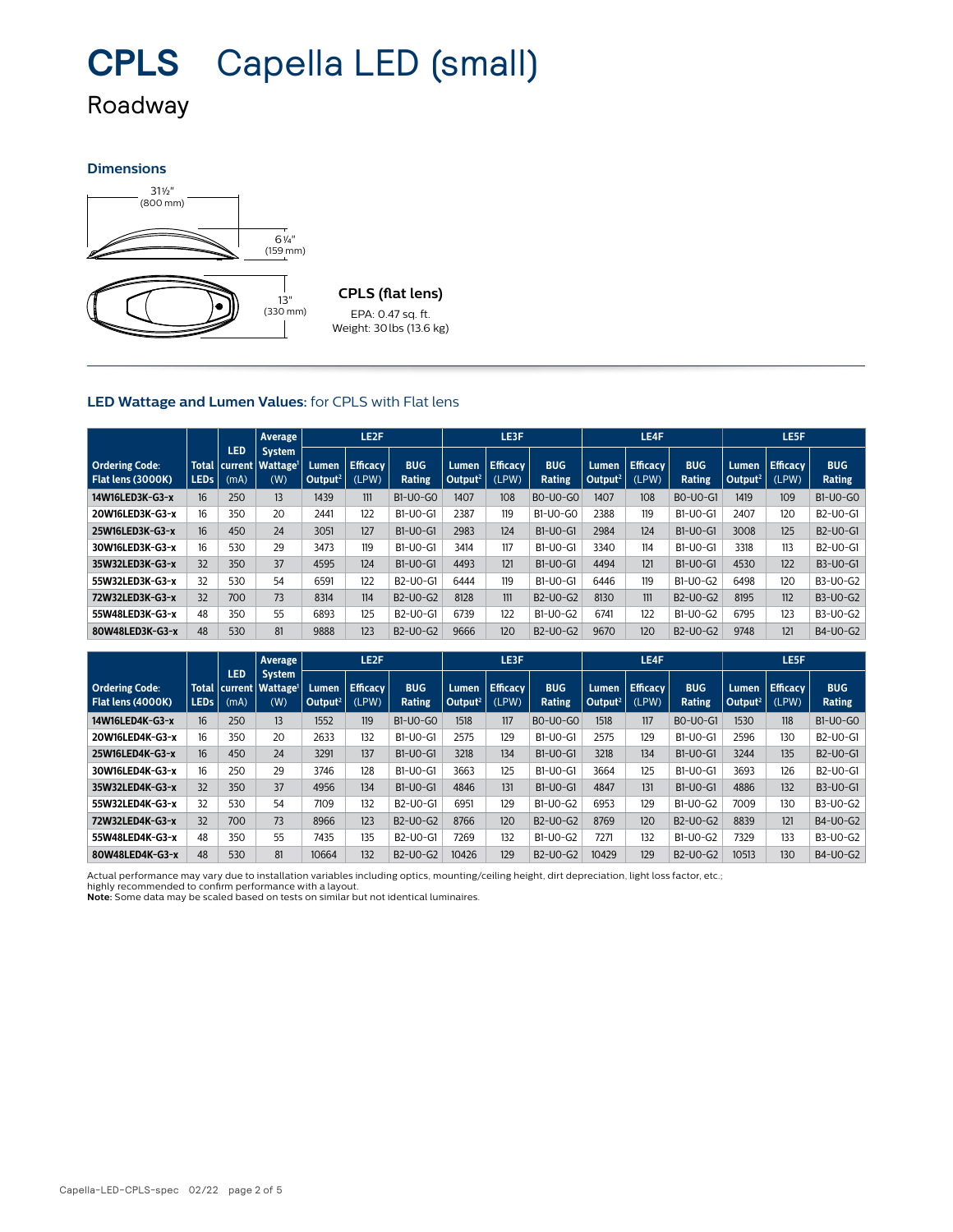## **CPLS** Capella LED (small)

### Roadway

#### **Dimensions**



#### **LED Wattage and Lumen Values:** for CPLS with Sag Lens

|                                           |                  |                                     | LE <sub>2</sub> S<br><b>Average</b>          |                              |                          |                                    | LE3S                         |                          |                             | LE4S                                |                      |                             | LE5S                           |                          |                                                |
|-------------------------------------------|------------------|-------------------------------------|----------------------------------------------|------------------------------|--------------------------|------------------------------------|------------------------------|--------------------------|-----------------------------|-------------------------------------|----------------------|-----------------------------|--------------------------------|--------------------------|------------------------------------------------|
| <b>Ordering Code:</b><br>Sag lens (3000K) | <b>LEDs</b>      | <b>LED</b><br>Total current<br>(mA) | <b>System</b><br>Wattage <sup>1</sup><br>(W) | Lumen<br>Output <sup>2</sup> | <b>Efficacy</b><br>(LPW) | <b>BUG</b><br><b>Rating</b>        | Lumen<br>Output <sup>2</sup> | <b>Efficacy</b><br>(LPW) | <b>BUG</b><br><b>Rating</b> | <b>Lumen</b><br>Output <sup>2</sup> | $E$ fficacy<br>(LPW) | <b>BUG</b><br><b>Rating</b> | Lumen .<br>Output <sup>2</sup> | <b>Efficacy</b><br>(LPW) | <b>BUG</b><br><b>Rating</b>                    |
| 14W16LED3K-G3-x                           | 16 <sup>16</sup> | 250                                 | 13                                           | 1470                         | 113                      | <b>B1-U0-G0</b>                    | 1450                         | 112                      | <b>BO-UO-GO</b>             | 1424                                | 110                  | <b>BO-UO-G1</b>             | 1475                           | 113                      | B1-U0-G0                                       |
| 20W16LED3K-G3-x                           | 16               | 350                                 | 20                                           | 2494                         | 125                      | B1-U0-G1                           | 2460                         | 123                      | B1-U0-G1                    | 2416                                | 121                  | B1-U0-G1                    | 2503                           | 125                      | B2-U0-G1                                       |
| 25W16LED3K-G3-x                           | 16 <sup>16</sup> | 450                                 | 24                                           | 3117                         | 130                      | B1-U0-G1                           | 3075                         | 128                      | <b>B1-U0-G1</b>             | 3020                                | 126                  | <b>B1-U0-G1</b>             | 3128                           | 130                      | B2-U0-G1                                       |
| 30W16LED3K-G3-x                           | 16               | 530                                 | 29                                           | 3542                         | 121                      | B1-U0-G1                           | 3493                         | 119                      | B1-U0-G1                    | 3416                                | 117                  | B1-U0-G1                    | 3439                           | 117                      | B <sub>2</sub> -U <sub>0</sub> -G <sub>1</sub> |
| 35W32LED3K-G3-x                           | 32               | 350                                 | 37                                           | 4695                         | 127                      | B1-U0-G1                           | 4631                         | 125                      | <b>B1-U0-G1</b>             | 4548                                | 123                  | <b>B1-U0-G1</b>             | 4711                           | 127                      | B3-U0-G1                                       |
| 55W32LED3K-G3-x                           | 32               | 530                                 | 54                                           | 6734                         | 125                      | B2-U0-G1                           | 6643                         | 123                      | B1-U0-G2                    | 6524                                | 121                  | B1-U0-G2                    | 6758                           | 125                      | B3-U0-G2                                       |
| 72W32LED3K-G3-x                           | 32               | 700                                 | 73                                           | 8493                         | 116                      | $B2-UO-G2$                         | 8378                         | 115                      | $B2-UO-G2$                  | 8228                                | 113                  | $B1-UO-G2$                  | 8521                           | 117                      | B4-U0-G2                                       |
| 55W48LED3K-G3-x                           | 48               | 350                                 | 55                                           | 7043                         | 128                      | B <sub>2</sub> -U <sub>0</sub> -G1 | 6948                         | 126                      | $B1-UO-G2$                  | 6823                                | 124                  | $B1-UO-G2$                  | 7066                           | 128                      | B3-U0-G2                                       |
| 80W48LED3K-G3-x                           | 48               | 530                                 | 81                                           | 10101                        | 125                      | B2-U0-G2                           | 9965                         | 124                      | B2-U0-G2                    | 9786                                | 121                  | B2-U0-G2                    | 10135                          | 126                      | B4-U0-G2                                       |

|                                           |                  |                    | Average                                                      | LE <sub>2</sub> S                            |                          |                             |                     | LE3S                      |                             |                              | LE4S                     |                      |                                     | LE5S                     |                      |  |
|-------------------------------------------|------------------|--------------------|--------------------------------------------------------------|----------------------------------------------|--------------------------|-----------------------------|---------------------|---------------------------|-----------------------------|------------------------------|--------------------------|----------------------|-------------------------------------|--------------------------|----------------------|--|
| <b>Ordering Code:</b><br>Sag lens (4000K) | LED <sub>s</sub> | <b>LED</b><br>(mA) | <b>System</b><br>Total current   Wattage <sup>1</sup><br>(W) | Lumen<br>$\vert$ Output <sup>2</sup> $\vert$ | <b>Efficacy</b><br>(LPW) | <b>BUG</b><br><b>Rating</b> | Output <sup>2</sup> | Lumen   Efficacy<br>(LPW) | <b>BUG</b><br><b>Rating</b> | Lumen<br>Output <sup>2</sup> | <b>Efficacy</b><br>(LPW) | <b>BUG</b><br>Rating | <b>Lumen</b><br>Output <sup>2</sup> | <b>Efficacy</b><br>(LPW) | <b>BUG</b><br>Rating |  |
| 14W16LED4K-G3-x                           | 16               | 250                | 13                                                           | 1586                                         | 122                      | <b>B1-U0-G0</b>             | 1565                | 120                       | <b>BO-UO-GO</b>             | 1537                         | 118                      | BO-UO-G1             | 1592                                | 122                      | B1-U0-G0             |  |
| 20W16LED4K-G3-x                           | 16               | 350                | 20                                                           | 2691                                         | 135                      | B1-U0-G1                    | 2654                | 133                       | B1-U0-G1                    | 2607                         | 130                      | B1-U0-G1             | 2700                                | 135                      | B2-U0-G1             |  |
| 25W16LED4K-G3-x                           | 16               | 450                | 24                                                           | 3363                                         | 140                      | B1-U0-G1                    | 3317                | 138                       | <b>B1-U0-G1</b>             | 3258                         | 136                      | <b>B1-U0-G1</b>      | 3374                                | 141                      | B3-U0-G1             |  |
| 30W16LED4K-G3-x                           | 16               | 250                | 29                                                           | 3821                                         | 130                      | B1-U0-G1                    | 3769                | 129                       | B1-U0-G1                    | 3702                         | 126                      | B1-U0-G1             | 3834                                | 131                      | B2-U0-G1             |  |
| 35W32LED4K-G3-x                           | 32               | 350                | 37                                                           | 5064                                         | 137                      | B1-U0-G1                    | 4996                | 135                       | <b>B1-U0-G1</b>             | 4907                         | 133                      | B1-U0-G2             | 5082                                | 137                      | B3-U0-G1             |  |
| 55W32LED4K-G3-x                           | 32               | 530                | 54                                                           | 7264                                         | 135                      | B2-U0-G1                    | 7165                | 133                       | B1-U0-G2                    | 7038                         | 130                      | B1-U0-G2             | 7289                                | 135                      | B3-U0-G2             |  |
| 72W32LED4K-G3-x                           | 32               | 700                | 73                                                           | 9161                                         | 125                      | B2-U0-G2                    | 9037                | 124                       | B2-U0-G2                    | 8876                         | 122                      | B2-U0-G2             | 9193                                | 126                      | B4-U0-G2             |  |
| 55W48LED4K-G3-x                           | 48               | 350                | 55                                                           | 7596                                         | 138                      | B2-U0-G1                    | 7493                | 136                       | B1-U0-G2                    | 7360                         | 134                      | B1-U0-G2             | 7623                                | 138                      | B3-U0-G2             |  |
| 80W48LED4K-G3-x                           | 48               | 530                | 81                                                           | 10896                                        | 135                      | B2-U0-G2                    | 10748               | 133                       | B2-U0-G2                    | 10557                        | 131                      | B2-U0-G2             | 10934                               | 136                      | B4-U0-G2             |  |

Actual performance may vary due to installation variables including optics, mounting/ceiling height, dirt depreciation, light loss factor, etc.;

highly recommended to confirm performance with a layout. **Note:** Some data may be scaled based on tests on similar but not identical luminaires.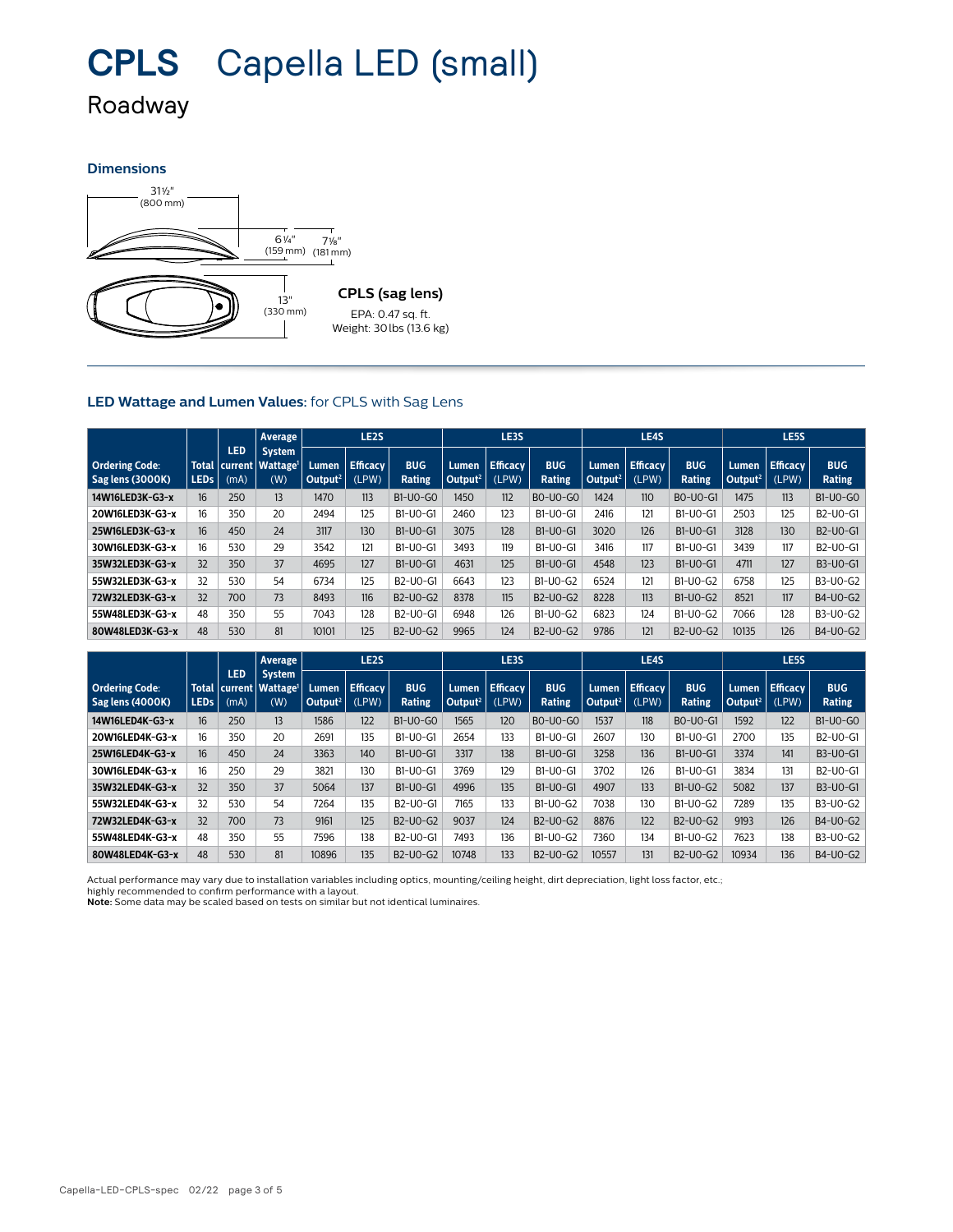### **CPLS** Capella LED (small) Roadway

#### **Specifications**

#### **Housing**

Made of cast 356 Aluminum alloy 0.180 (4.6mm) minimum thickness. The mounting means includes one bracket made of stamped galvanized-steel (12ga.). Fits on a 2" (51mm) to 2 3/8" (60mm) OD by 9" (229mm) minimum long tenon, fixed by 3/8-16 UNC steel zinc plated bolts. The housing is complete with a ground lug and a terminal block that accepts (#8 max.) wires from the primary circuit.

**Access-Mechanism:** Quarter-turn pressure locking system made of die cast aluminum. Offers tool-free access to the inside of the luminaire. An embedded memory-retentive gasket ensure weatherproofing.

#### **Light Engine**

Composed of 5 main components: Heat Sink, Lens, LED Module, Optical System, Driver. Electrical components are RoHS compliant. LEDs tested by ISO 17025 2005 accredited lab in accordance with IESNA LM 80 guidelines in compliance with EPA ENERGY STAR, extrapolations in accordance with IESNA TM 21. Metal core board ensures greater heat transfer and longer lifespan.

**Heat Sink:** Made of cast aluminum optimising the LEDs efficiency and life. Product does not use any cooling device with moving parts (only passive cooling device).

**Lens:** Made of soda-lime clear tempered glass curved or flat lens, mechanically assembled and sealed onto the lower part of the heat sink.

**LED Module:** Composed of high performance white LEDs. Color temperature as per ANSI/ NEMA bin Neutral White, 4000 Kelvin nominal (3985K +/ 275Kor 3710K to 4260K), CRI 70 Min. 75 Typical. 3000 Kelvin also available.

**Optical System:** Composed of high performance optical polymer refractor lenses to achieve desired distribution optimized to get maximum spacing, target lumens and a superior lighting uniformity. System is rated IP66. Performance shall be tested per LM 63, LM 79 and TM 15 (IESNA) certifying its photometric performance. 0% uplight and U0 per IESNA TM-15. Dark Sky compliant when 3000K and Flat lens are used.

**Driver:** High power factor of 95%. Electronic driver, operating range 50/60 Hz. Auto adjusting universal voltage input from 120 to 277 VAC or 347 to 480 VAC rated for both application line to line or line to neutral, Class I or II, THD of 20% max. Driver comes with dimming compatible 0-10 volts. The current supplying the LEDs will be reduced by the driver if the driver experiences internal overheating as a protection to the LEDs and the electrical components. Output is protected from short circuits, voltage overload and current overload. Automatic recovery after correction. Standard built in driver surge protection of 2.5kV (min).

**Surge Protector:** Surge protector tested in accordance with ANSI/IEEE C62.45 per ANSI/ IEEE C62.41.2 Scenario I Category C High Exposure 10kV/10kA waveforms for Line Ground, Line Neutral and Neutral Ground, and in accordance with U.S. DOE (Department of Energy) MSSLC (Municipal Solid State Street Lighting Consortium) model specification for LED roadway luminaires electrical immunity requirements for High Test Level 10kV / 10kA.

#### **Driver Options**

**AST:** Pre-set driver for progressive start-up of LED module(s) to optimize energy management and enhance visual comfort at start-up.

**CLO:** Pre-set driver to manage the lumen depreciation by adjusting the power given to the LEDs offering the same lighting intensity during the entire lifespan of the LED module.

**DALI:** Pre-set driver compatible with the DALI control system.

**OTL:** Pre-set driver to signal end of life of the LED module(s) for better fixture management. **CDMG:** Dynadimmer standard dimming functionalities including pre-programmed scenarios to suit many applications and needs from safety to maximum energy savings.

#### **Safety Mode:**

CDMGS25: 4 hours, 25% power dimming CDMGS50: 4 hours 50% power dimming CDMGS75: 4 hours 75% power dimming

#### **Median Mode:**

CDMGM25: 6 hours 25% power dimming CDMGM50: 6 hours 50% power dimming CDMGM75: 6 hours 75% power dimming

#### **Economy Mode:**

CDMGE25: 8 hours 25% power dimming CDMGE50: 8 hours 50% power dimming CDMGE75: 8 hours 75% power dimming

#### **Luminaire Options**

**HS:** House side shield, 1 per 16 LED light engine.

**SP2:** 20kV / 20kA surge protection device that provides extra protection beyond the SP1 10kV/10kA level.

**RCD\***: (standard) Receptacle with 5 pins enabling dimming and additional functionality (to be determined), can be used with a twist lock Starsense node or photoelectric cell or a shorting cap.

**RCD7\***: (optional) Receptacle with 7 pins enabling dimming and additional functionality (to be determined), can be used with a twist lock Starsense node or photoelectric cell or a shorting cap.

**PH:** (optional) Button type photo-cell. Please note: Additional hardware will be required to utilize the additional 2 pins on this receptacle.

\* Use of photoelectric cell or shorting cap is required to ensure proper illumination.

#### **Accessories**

**PH8:** Twist-lock Photoelectric Cell, UNV (120- 277VAC).

**PH8/347:** Twist-lock Photoelectric Cell, HVU (347VAC).

**PH8/480:** Twist-lock Photoelectric Cell, HVU (480VAC).

**PHXL:** Twist-lock Photoelectric Cell, extended life, UNV (120-277VAC).

**PH9:** Shorting cap.

#### **Luminaire Useful Life**

Refer to IES files for energy consumption and delivered lumens for each option. Based on ISTMT in situ thermal testing in accordance with UL1598 and UL8750, System Reliability Tool, Advance data and LED manufacturer LM-80/TM-21 data, expected to reach 100,000 + hours with >L70 lumen maintenance @ 25°C. Luminaire Useful Life accounts for LED lumen maintenance AND all of these additional factors including: LED life, driver life, PCB substrate, solder joints, on/off cycles, burning hours and corrosion.

#### **Wiring**

The connection of the luminaire is done using a terminal block connector 600V, 85A for use with #2-14 AWG. wires from the primary circuit, located inside the housing. Due to the inrush current that occurs with electronic drivers, recommend using a 10Amp time delay fuse to avoid unwanted fuse blowing (false tripping) that can occur with normal or fast acting fuses.

#### **Hardware**

All exposed screws shall be complete with Ceramic primer-seal basecoat to reduce seizing of the parts and offers a high resistance to corrosion. All seals and sealing devices are made and/or lined with EPDM and/or silicone and/or rubber.

#### **Finish**

In accordance with the AAMA 2603 standard. Application of polyester powder coat paint (4 mils/100 microns) with  $\pm$  1 mils/24 microns of tolerance. The Thermosetting resins provides a discoloration resistant finish in accordance with the ASTM D2244 standard, as well as luster retention in keeping with the ASTM D523 standard and humidity proof in accordance with the ASTM D2247 standard. The surface treatment achieves a minimum of 3000 hours for salt spray resistant finish in accordance with testing performed and per ASTM B117 standard.